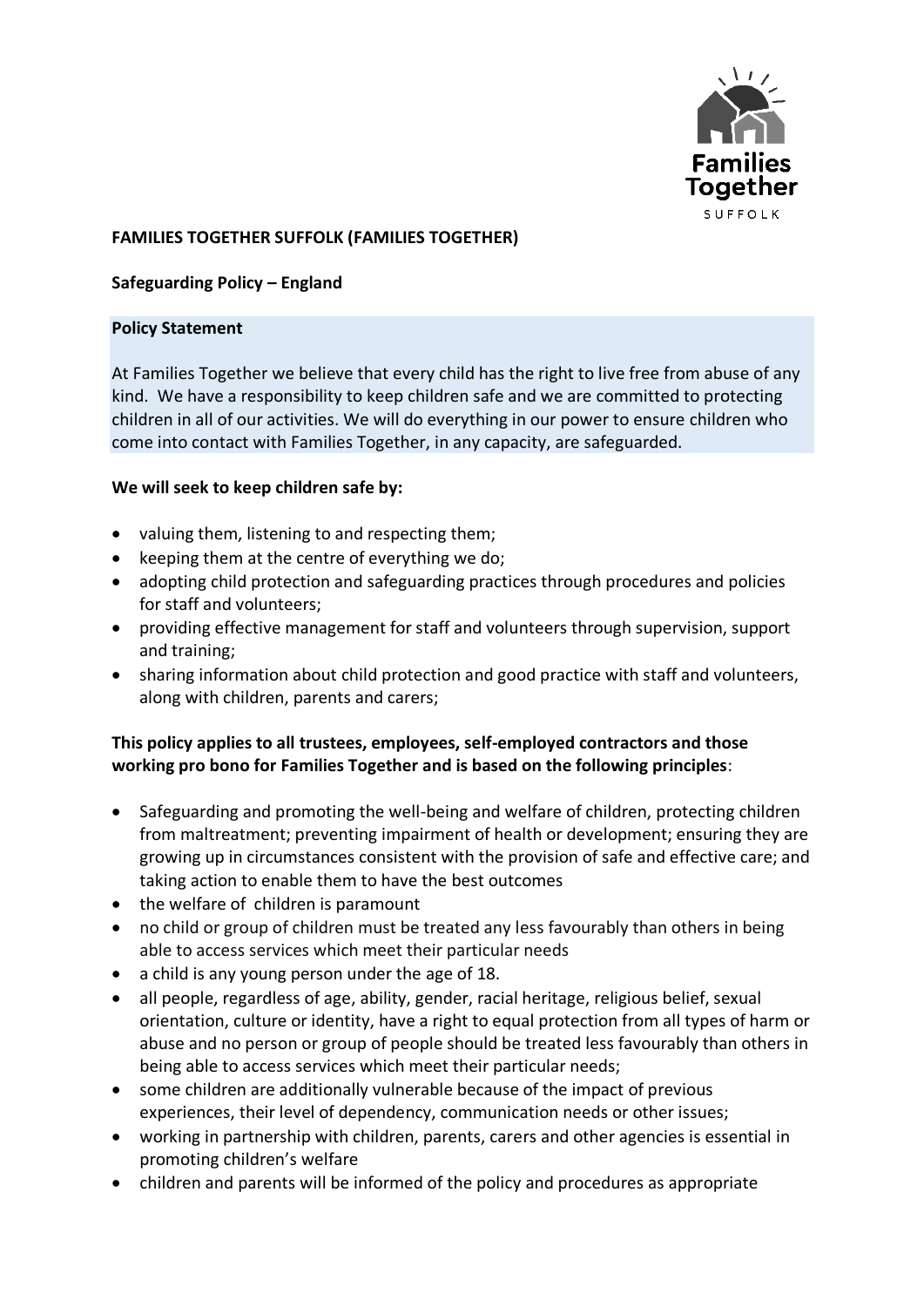- all concerns, and allegations of abuse will be taken seriously by trustees, staff and volunteers and responded to appropriately - this may require a referral to children's social care services, the independent Local Authority Designated Officer (LADO) for allegations against staff, trustees and other volunteers, and in emergencies, the police
- we have a commitment to safe recruitment, selection and vetting that include checks into the eligibility and the suitability of all trustees, staff and volunteers who have direct or indirect contact with children; in the case of trustees, because of their position within the charity.
- We have a complaints procedure which is an open and well publicised way in which adults and children can voice concerns about unacceptable and/or abusive behaviour towards children

•

The safeguarding policy should be read in conjunction with all other relevant policies and procedures including (but not limited to) the Health and Safety Policy and data protection/GDPR.

# **Why does this policy matter?**

The purpose of this policy is to:

- protect children who come into contact with the local Families Together in the course of its work;
- inform our partners, beneficiaries and the general public of our overarching principles in relation to safeguarding;
- provide all staff and volunteers with the overarching principles and procedures that guide our approach to safeguarding.

**If you are unsure what this policy means, or how it relates to you, please contact the Designated safeguarding lead.**

# **Scope of the Policy**

This policy has been developed in accordance with the requirements and principles established by the relevant legislation and statutory guidance, including 'Working Together to Safeguard Children 2018' and the Charity Commission, and sets out the responsibilities of those who work for Families Together including trustees, employees, volunteers and consultants.

Families Together will treat any breach of this policy very seriously. For those who work for us, failure to follow this policy could lead to disciplinary action, which may ultimately result in dismissal. For those who work with us, we reserve the right to immediately terminate any contract and, for trustees, to require them to immediately cease being a trustee. All concerns and allegations of abuse will be taken seriously.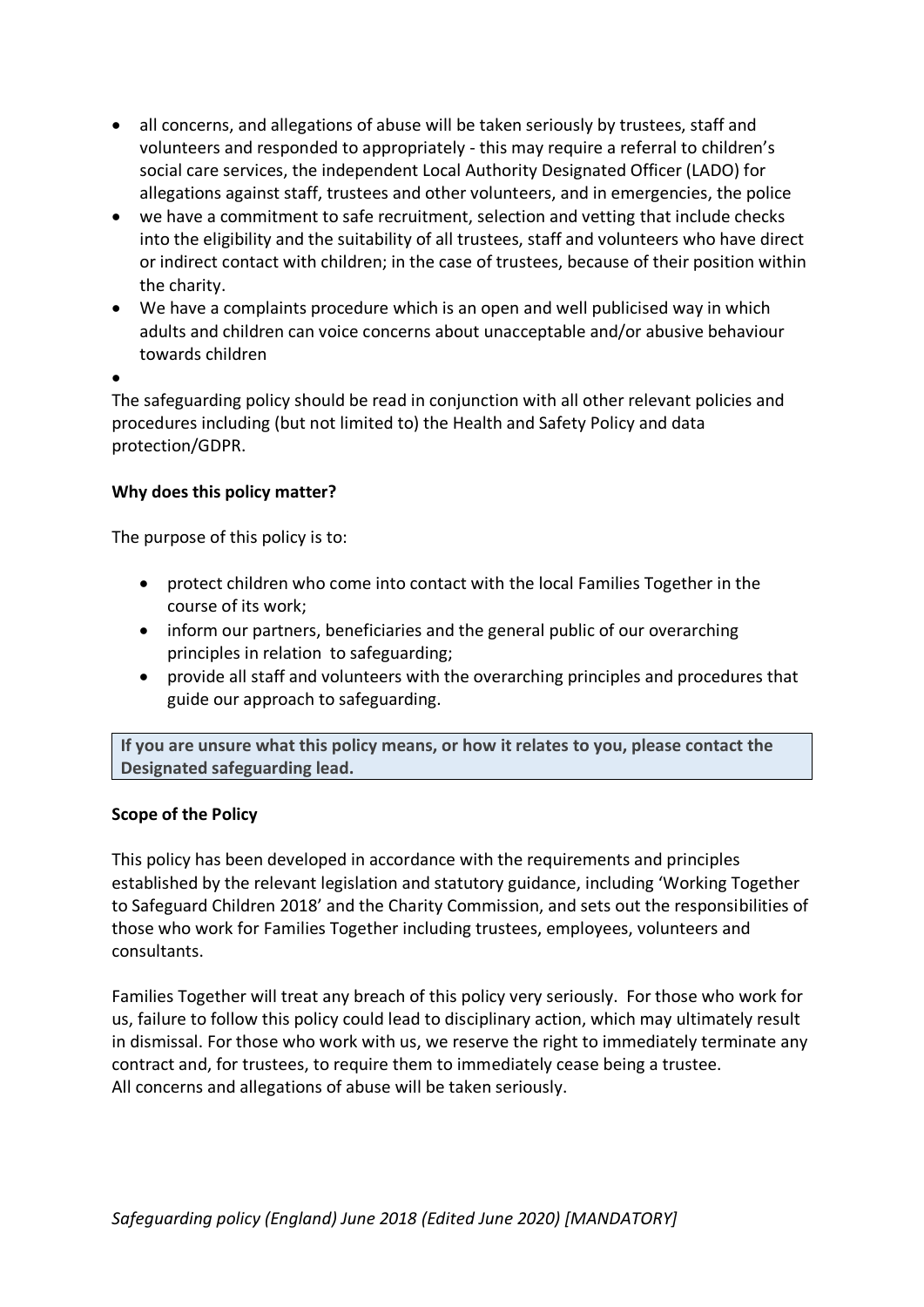# **Safeguarding/Child Protection roles at Families Together Suffolk**

All those who work for or with Families Together share the responsibility for safeguarding & protecting children and vulnerable adults but there are individuals within Families Together with specific safeguarding responsibilities.

### **Trustee with responsibility for safeguarding:**

Kathryn Sansom 07938 915602

#### **Strategic Safeguarding lead:**

Amanda Jacques 01379 678552 or 07724 154858

#### **Designated Safeguarding Persons**

| Kerry Agricole              | 01379 678552 or 07415 690130 |
|-----------------------------|------------------------------|
| <b>Charlotte Bloomfield</b> | 01379 678552 or 07754 285649 |
| <b>Charlotte Deacon</b>     | 01379 678552 or 07921 137481 |
| Hannah Edwards              | 01379 678552 or 07563 029195 |
| Wendy Gausden               | 01379 678552 or 07395 796279 |
| Karen Lovell                | 01379 678552 or 07925 138384 |
| Jo Pearson                  | 01379 678552 or 07933 801871 |
| Vickie Stone                | 01379 678552 or 07754 764477 |
| Julie Sullivan              | 01379 678552 or 07927 322506 |
| <b>Helen Thorby</b>         | 01379 678552 or 07563 029117 |
| <b>Honor Warner</b>         | 01379 678552 or 07415 689087 |
| Eloise Warren               | 01379 678552 or 07563 029068 |
| Steven Wort                 | 01379 678552 or 07925 138386 |

# **A description of the Safeguarding roles within Families Together can be seen in Appendix 3**

### **Understanding and recognising abuse**

The categories of abuse for children are as follows:

### **Physical Abuse**

A form of abuse which may involve hitting, shaking, throwing, poisoning, burning or scalding, drowning, suffocating or otherwise causing physical harm to a child. Physical harm may also be caused when a parent or carer fabricates the symptoms of, or deliberately induces, illness in a child.

### **Emotional Abuse**

The persistent emotional maltreatment of a child such as to cause severe and persistent adverse effects on the child's emotional development. It may involve conveying to a child that they are worthless or unloved, inadequate, or valued only insofar as they meets the needs of another person. It may include not giving the child opportunities to express their

*Safeguarding policy (England) June 2018 (Edited June 2020) [MANDATORY]*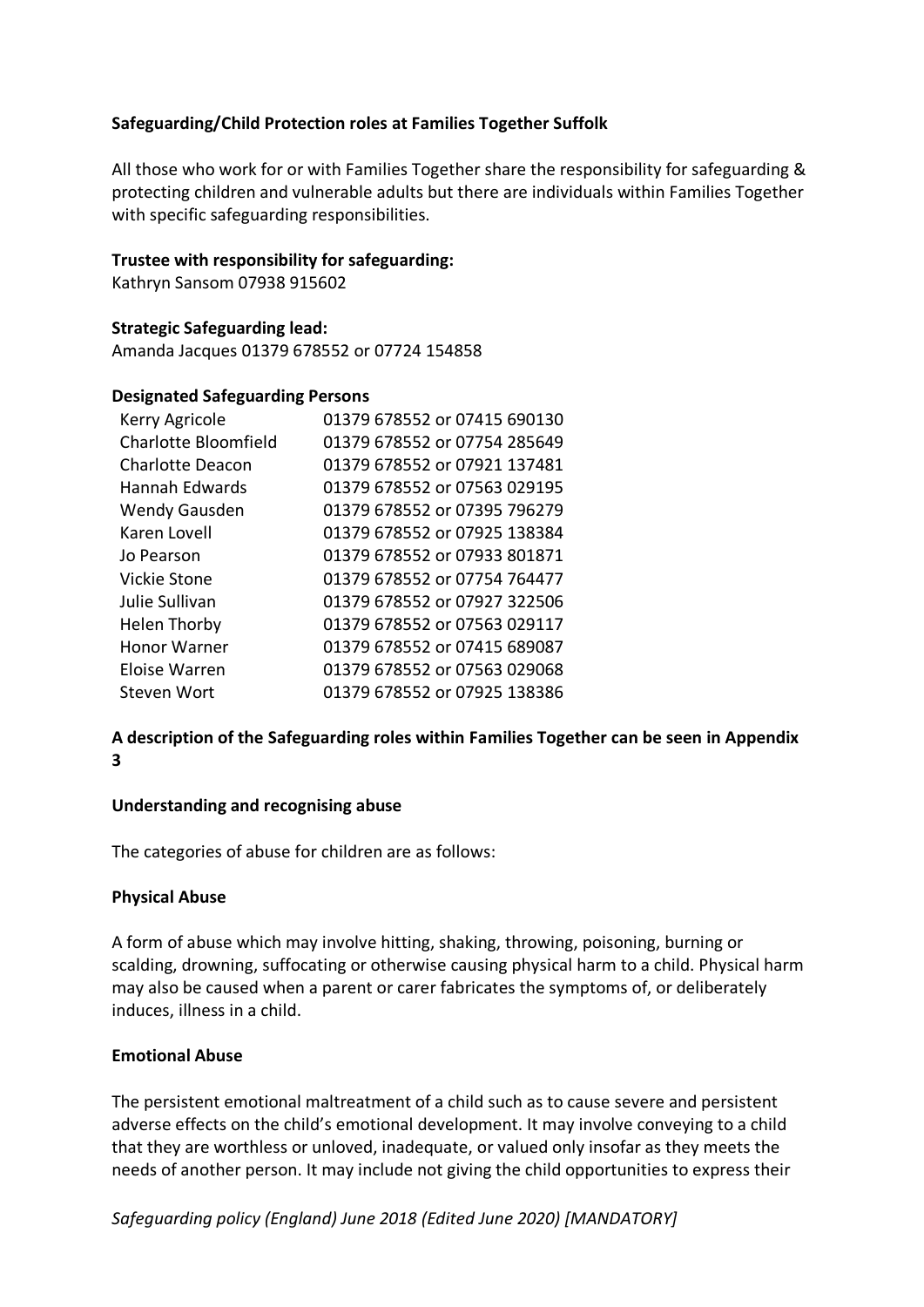views, deliberately silencing them or 'making fun' of what they say or how they communicate. It may feature age or developmentally inappropriate expectations being imposed on children. These may include interactions that are beyond a child's developmental capability, as well as overprotection and limitation of exploration and learning, or preventing the child participating in normal social interaction. It may involve seeing or hearing the ill-treatment of another. It may involve serious bullying (including cyber bullying), causing children frequently to feel frightened or in danger, or the exploitation or corruption of children. Some level of emotional abuse is involved in all types of maltreatment of a child, though it may occur alone.

# **Sexual Abuse**

Involves forcing or enticing a child or young person to take part in sexual activities, not necessarily involving a high level of violence, whether or not the child is aware of what is happening. The activities may involve physical contact, including assault by penetration (for example, rape or oral sex) or non-penetrative acts such as masturbation, kissing, rubbing and touching outside of clothing. They may also include non-contact activities, such as involving children in looking at, or in the production of, sexual images, watching sexual activities, encouraging children to behave in sexually inappropriate ways, or grooming a child in preparation for abuse Sexual abuse can take place online, and technology can be used to facilitate offline abuse. Sexual abuse is not solely perpetrated by adult males. Women can also commit acts of sexual abuse, as can other children.

Child sexual exploitation is a form of child sexual abuse. It occurs where an individual or group takes advantage of an imbalance of power to coerce, manipulate or deceive a child or young person under the age of 18 into sexual activity (a) in exchange for something the victim needs or wants, and/or (b) for the financial advantage or increased status of the perpetrator or facilitator. The victim may have been sexually exploited even if the sexual activity appears consensual. Child sexual exploitation does not always involve physical contact; it can also occur through the use of technology.

# **Neglect**

The persistent failure to meet a child's basic physical and/or psychological needs, likely to result in the serious impairment of the child's health or development. Neglect may occur during pregnancy e.g. as a result of maternal substance abuse. Once a child is born, neglect may involve a parent or carer failing to:

- 1. provide adequate food, clothing and shelter(including exclusion from home or abandonment)
- 2. protect a child from physical and emotional harm or danger
- 3. ensure adequate supervision (including the use of inadequate care- givers)
- 4. ensure access to appropriate medical care or treatment

It may also include neglect of, or unresponsiveness to, a child's basic emotional needs. At Families Together we define abuse in its widest possible terms i.e. as treatment that causes harm to a child. The protection of children is our shared responsibility and if you

*Safeguarding policy (England) June 2018 (Edited June 2020) [MANDATORY]*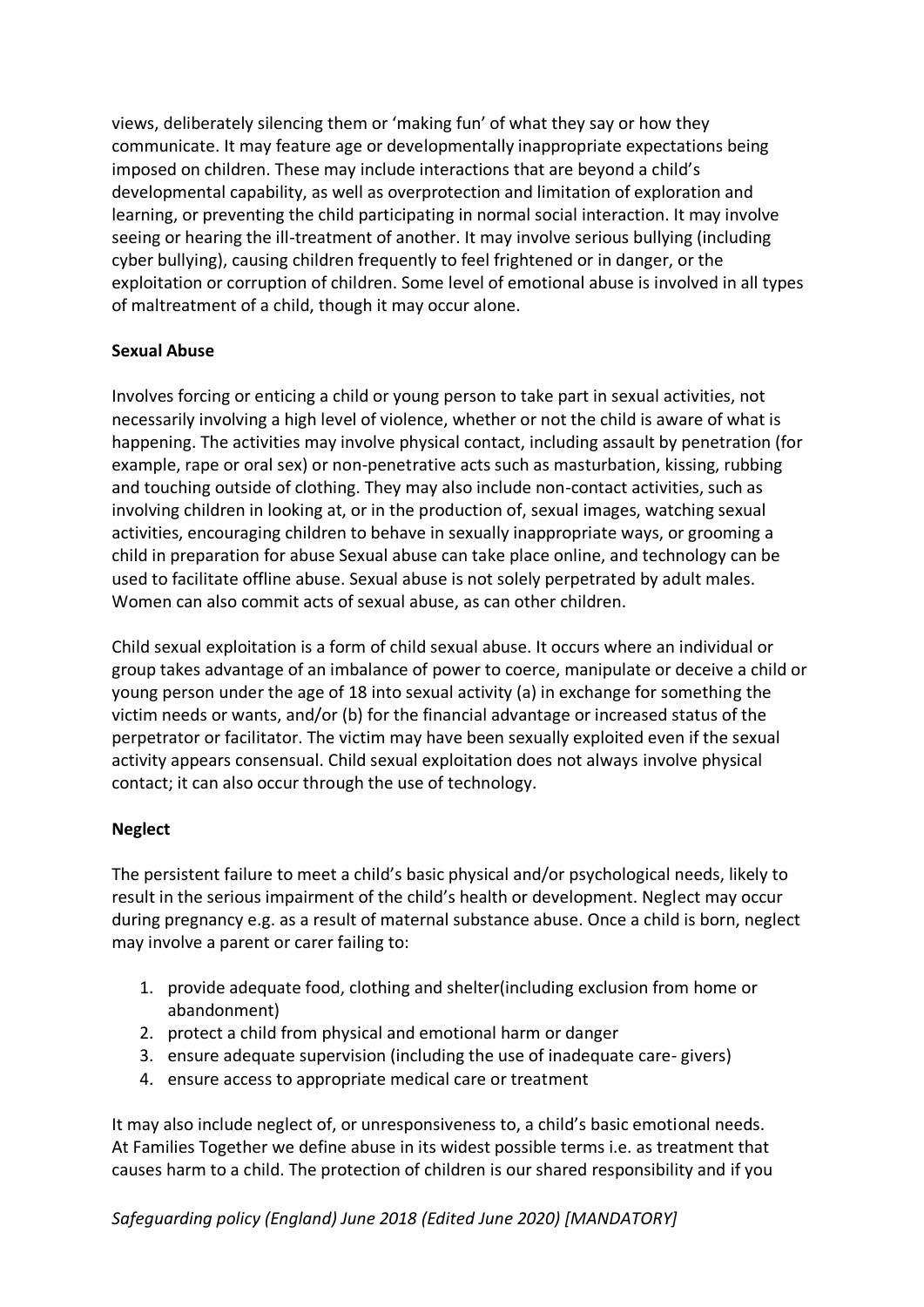have any concerns a child is being maltreated, or you have safeguarding concerns about the behaviour of another member of staff or someone working with or for Families Together, do something about it, by following the flow charts set out below.

Although not specifically a category of abuse, extremism is something we are very aware of at Families Together.

As set out in Working Together to Safeguard Children 2018 "Extremism goes beyond terrorism and includes people who target the vulnerable – including the young – by seeking to sow division between communities on the basis of race, faith or denomination; justify discrimination towards women and girls; persuade others that minorities are inferior; or argue against the primacy of democracy and the rule of law in our society.

Extremism is defined in the Counter Extremism Strategy 2015 as "the vocal or active opposition to our fundamental values, including the rule of law, individual liberty and the mutual respect and tolerance of different faiths and beliefs. We also regard calls for the death of members of our armed forces as extremist".

#### **Remember**

It is better to err on the side of caution and get it wrong than do nothing and then something happens to that child.

### **What you should do to safeguard children:**

You must:

- be aware of situations which may present risks to children
- assess, plan and organise your work so as to minimise these risks
- where practicable be visible to others when working with children. If working alone with children use the 'Looking After Children in the Absence of their Parents' policy
- sign the Safeguarding policy and Safeguarding code of conduct, as a requirement of the Families Together Agreement

### **The Reporting Process**

If you have a safeguarding concern about a child, or a child makes a disclosure of possible abuse to you –**follow Flowchart One**

If you have a safeguarding concern (or allegations) about a member of staff, or equivalent, abusing a child – **follow Flowchart Two**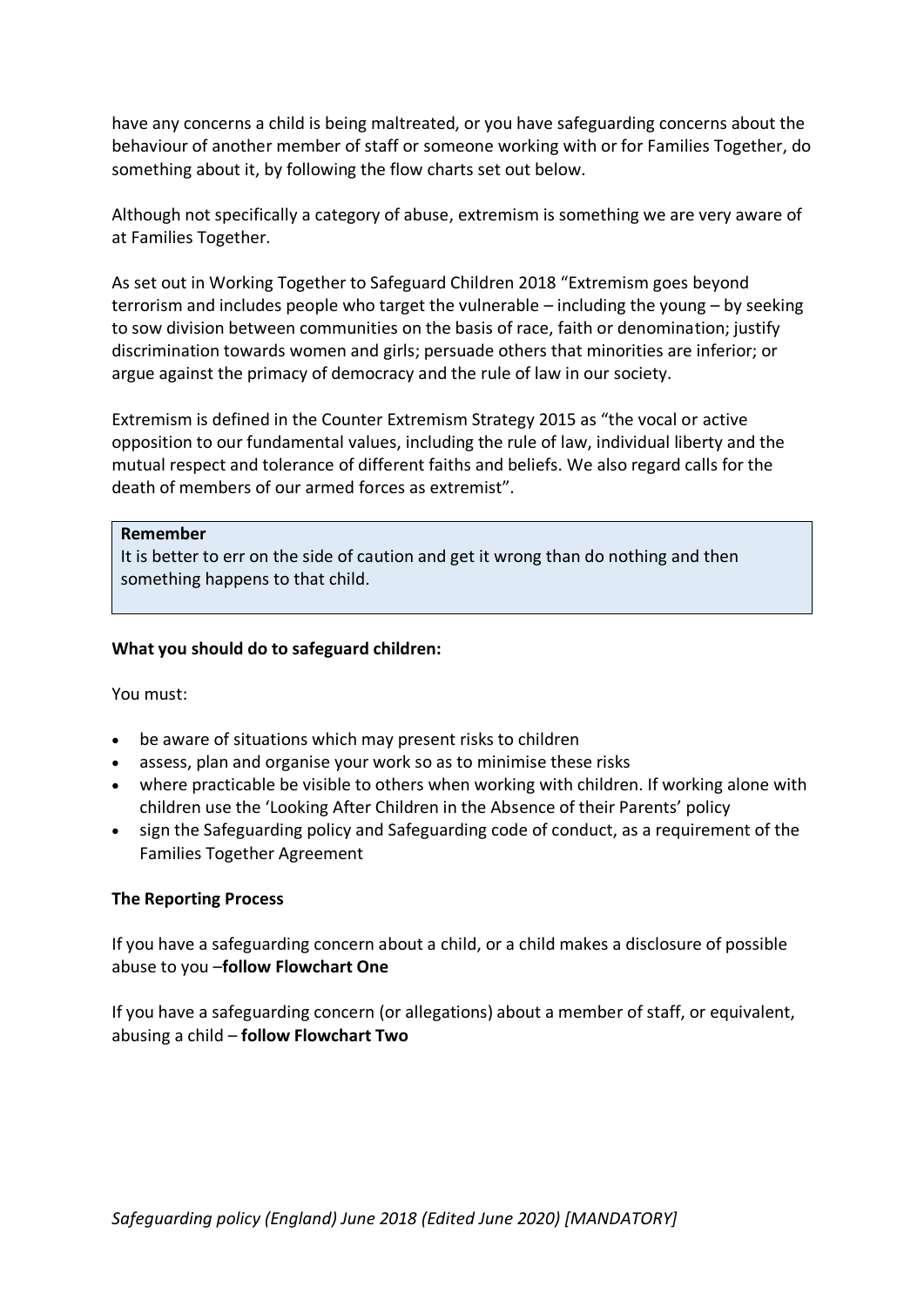### **What to do if you have a safeguarding concern**



#### **Flowchart Two**

Concern/allegation about a volunteer, trustee or member of staff or someone working on Families Together's Start's behalf abusing a child



Inform Designated safeguarding person, or in their absence the Strategic Safeguarding lead unless the allegation is about this person, in which case inform most senior member of staff/trustee not implicated



The person to whom this information has been given makes contact with the Local Authority Designated Officer (LADO) for advice and guidance **Suffolk County Council – Customer First 0808 800 4005 anytime**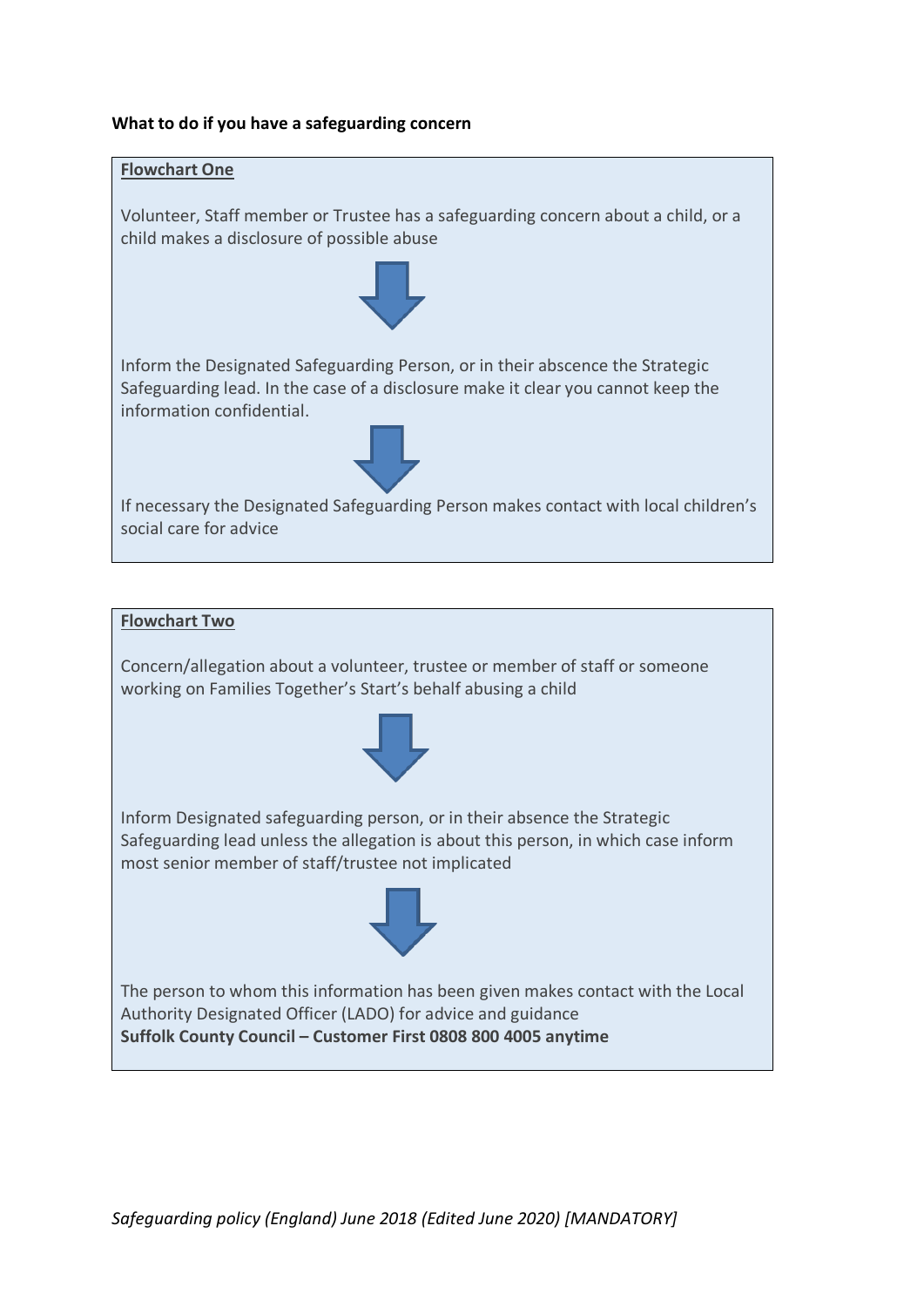# **Escalating Concerns**

It is important to note that if you raise a safeguarding concern or pass on an allegation, you have a responsibility to ensure your concern is addressed to your satisfaction.

Therefore, if you feel that your concern has not been addressed (and that the child has not been protected) you should escalate the matter to the Strategic Lead for safeguarding with responsibility for safeguarding and then, if necessary, to the trustee with responsibility for safeguarding.

For information on local procedures, including escalating concerns, look at your Local Safeguarding Children Board website for relevant information.

# **Legal issues**

# **Information Sharing & Confidentiality**

You can never guarantee confidentiality to a child. Information should always be shared if you think a child is suffering, or likely to suffer, abuse.

The protection of children must take precedence over other legal rights. Please be assured that as long as information is shared in an appropriate manner and in good faith, the law will protect you. You should ensure that the information you share is necessary for the purpose for which you are sharing it, is shared only with those individuals who need to have it, is accurate and shared promptly.

For further guidance see:

**[https://www.gov.uk/government/publications/safeguarding-practitioners-information](https://www.gov.uk/government/publications/safeguarding-practitioners-information-sharing-advice)[sharing-advice](https://www.gov.uk/government/publications/safeguarding-practitioners-information-sharing-advice)**

# **Serious Incidents (Charity Commission)**

It is a requirement of the Charity Commission that all charities inform them of serious incidents that may occur. The Charity Commission defines a serious incident as "an adverse event, whether actual or alleged, which results in or risks significant:

- loss of your charity's money or assets
- damage to your charity's property
- harm to your charity's work, beneficiaries or reputation $1$

<sup>1</sup><https://www.gov.uk/guidance/how-to-report-a-serious-incident-in-your-charity>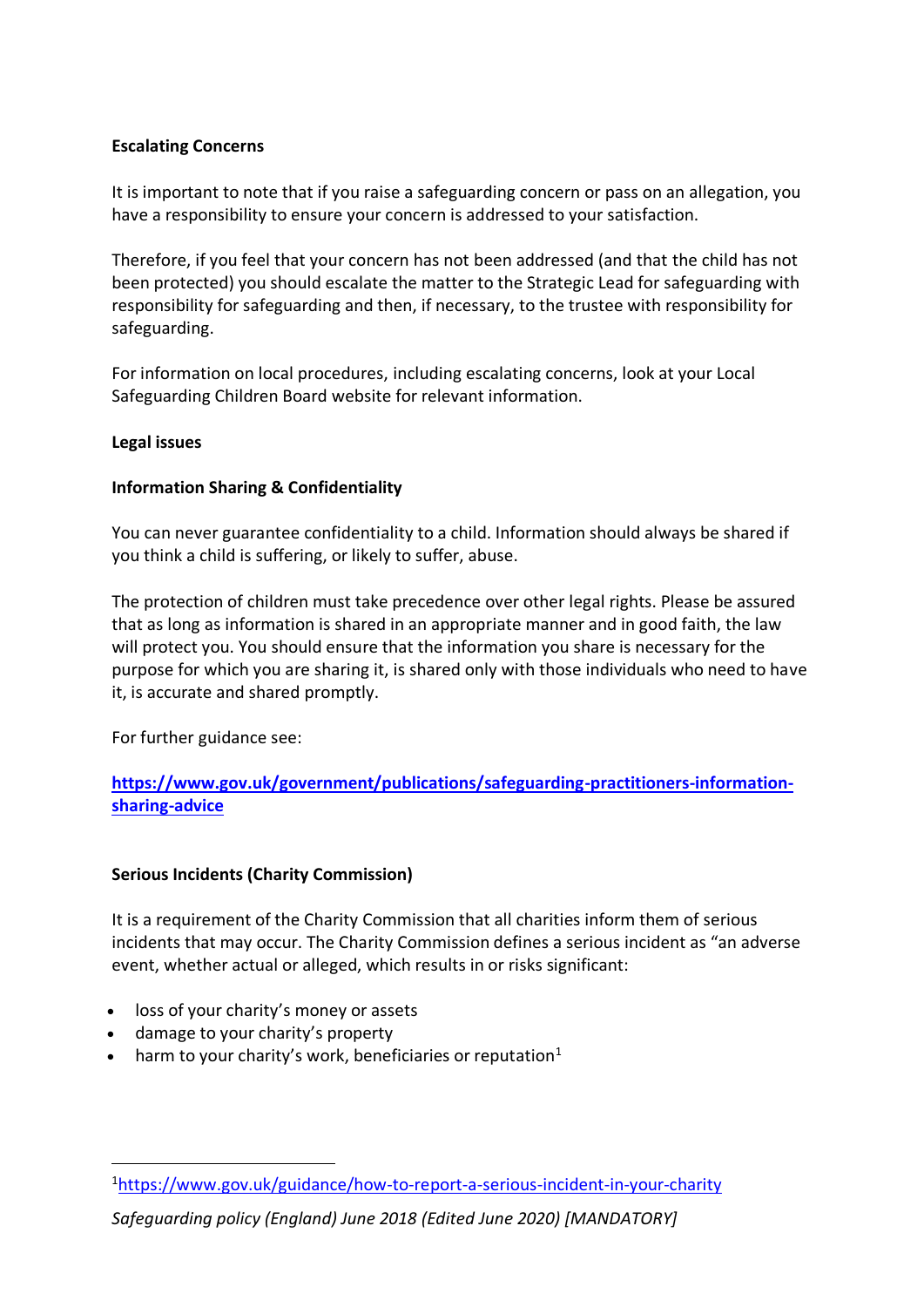It is the responsibility of the trustees to report a serious incident. More details can be found on the Charity Commission website [https://www.gov.uk/guidance/how-to-report-a-serious](https://www.gov.uk/guidance/how-to-report-a-serious-incident-in-your-charity#what-to-report)[incident-in-your-charity#what-to-report](https://www.gov.uk/guidance/how-to-report-a-serious-incident-in-your-charity#what-to-report)

## **Useful Contacts**

You must be aware of the contact details of your local children's social care, the police, relevant health professionals and the LADO

# **Suffolk County Council – Customer First 0808 800 4005 anytime Rosie Carter SAFE (cic) advisor: 01379 871091**

For e-safety concerns<https://www.ceop.police.uk/safety-centre/> is a useful resource.

The NSPCC can also be a useful source of information <https://learning.nspcc.org.uk/safeguarding-child-protection>

### **Review of Policy**

The safeguarding policy must be reviewed, approved and endorsed by the board of trustees annually or when legislation changes.

| Signed by Chair:    | C. Read       |
|---------------------|---------------|
| Date:               | November 2021 |
| <b>Review Date:</b> | November 2022 |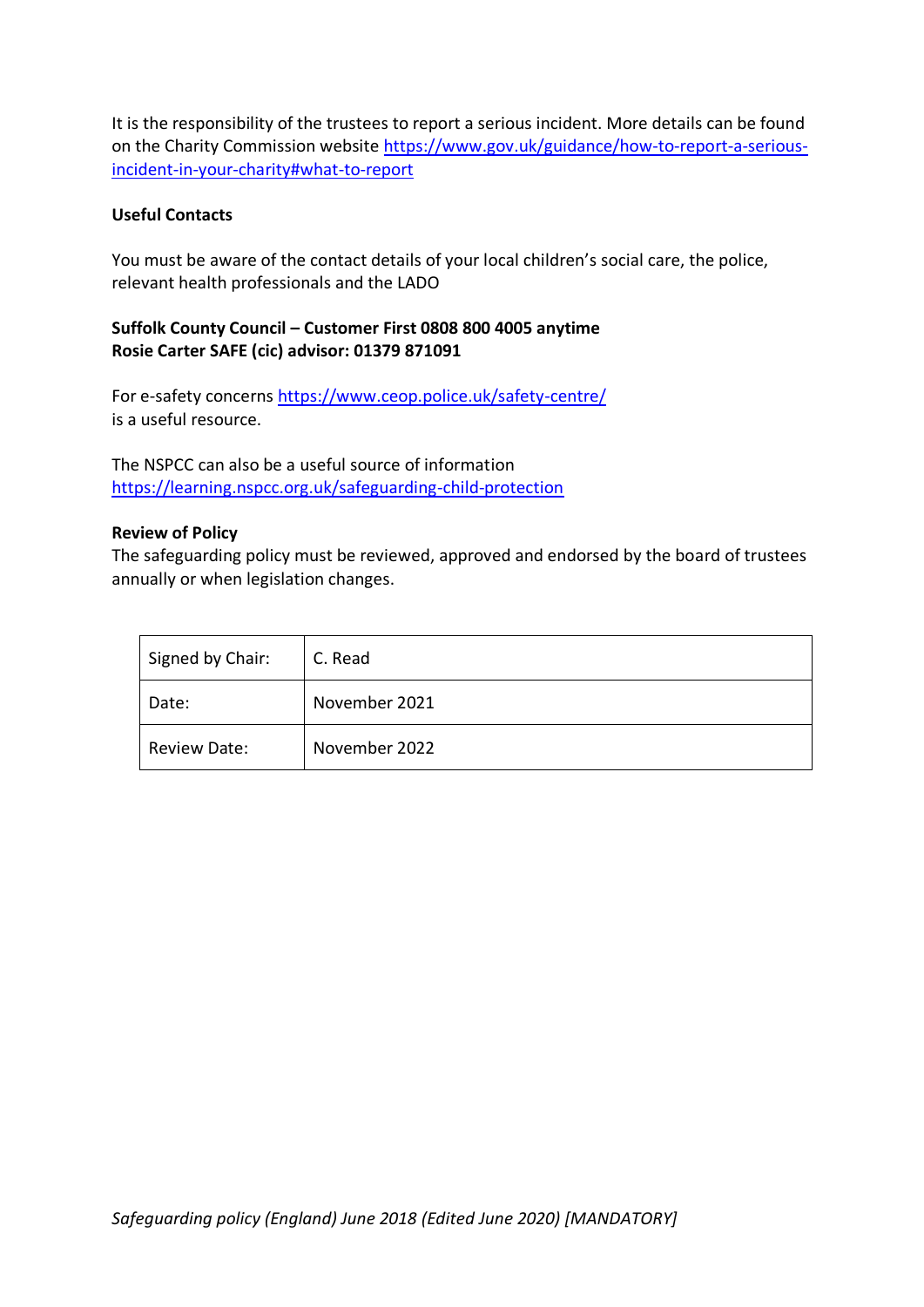## **Definitions**

## **"Safeguarding" and "Child Protection"**

The definition of safeguarding is much broader than child protection and is set out in "*Working Together to Safeguard Children 2018" -* A guide to inter-agency working to safeguard and promote the welfare of children". This is the statutory guidance that sets out the legislative requirements and expectations of individual services to safeguard and promote the welfare of children.

*Working Together to Safeguard Children 2018* does not separate safeguarding and promoting the welfare of children. This is the definition:

- Protecting children from maltreatment;
- Preventing impairment of children's health or development;
- Ensuring that children grow up in circumstances consistent with the provision of safe and effective care; and
- Taking action to enable all children to have the best outcomes

Separate to safeguarding children is "child protection". Child protection is defined in the Children Act 1989 as where there is "reasonable cause to suspect a child is suffering, or is likely to suffer, significant harm". The Children Act 1989 introduced significant harm as the threshold that justifies compulsory intervention in family life in the best interests of children. Physical abuse, sexual abuse, emotional abuse and neglect are all categories of significant harm. Harm is defined as the ill treatment or impairment of health and development.

In simple terms, safeguarding is the overall well-being of the child and every professional and every organisation is responsible for the safeguarding of children. Within that there is child protection, when it is thought a child is either being maltreated or is at risk of maltreatment.

# **Age of a Child**

A child becomes an adult in law at 18 in the UK, this is in line with the United Nations Convention on the Rights of the Child. Many people use the term "young people" but there is no legal definition for the age of a "young person". 16 and 17 year olds are children, in legal terms.

# **Local Authority Designated Officer (LADO)**

The role of the LADO is set out in Working Together to Safeguard Children 2018 and is governed by the local authorities' duties under section 11 of the Children Act 2004.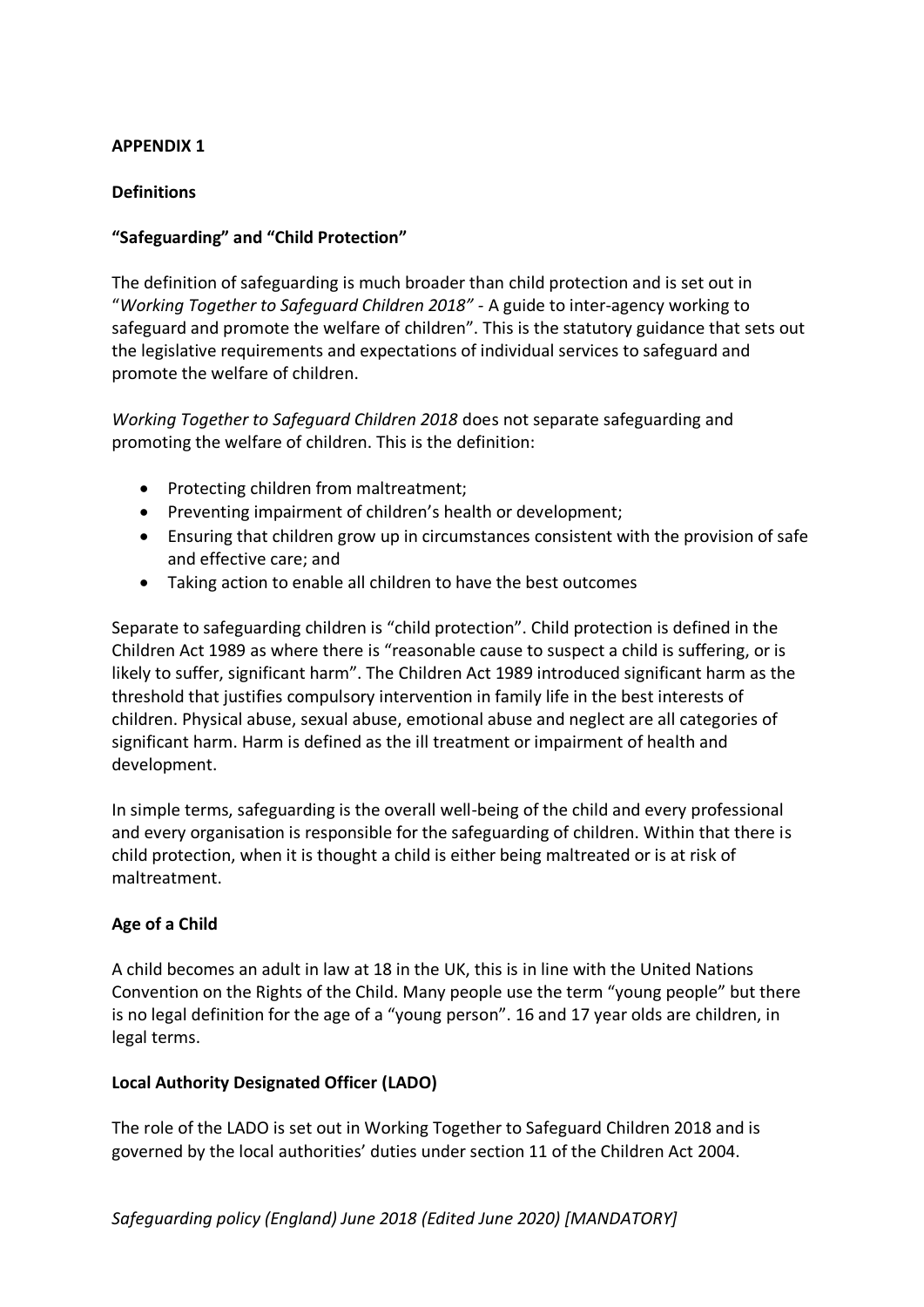The LADO must be contacted within one working day in respect of all cases in which it is alleged that a person who works with children has:

- behaved in a way that has harmed, or may have harmed a child;
- possibly committed a criminal offence against or related to a child; or
- behaved towards a child or children in a way that indicates they may pose a risk of harm to children.

There may be up to three strands in the consideration of an allegation:

- a police investigation of a possible criminal offence;
- enquiries and assessment by children's social care about whether a child is in need of protection or in need of services;
- consideration by an employer of disciplinary action in respect of the individual.

# **Regulated Activity**

The new definition of regulated activity in relation to children comprises, in summary:

- i. unsupervised activities: teach, train, instruct, care for or supervise children, or provide advice/ guidance on well-being, or drive a vehicle only for children;
- ii. work for a limited range of establishments ('specified places'), with opportunity for contact: e.g. schools, children's homes, childcare premises. Not work by supervised volunteers;

Work under (i) or (ii) is regulated activity only if done regularly<sup>2</sup>

The definition of Regulated Activity for adults defines the activities provided to any adult as those which, if any adult requires them, will mean that the adult will be considered vulnerable at that particular time. These activities are: the provision of healthcare, personal care, and/or social work; assistance with general household matters and/or in the conduct of the adult's own affairs; and/or an adult who is conveyed to, from, or between places, where they receive healthcare, relevant personal care or social work because of their age, illness or disability.

The position of trustee of a vulnerable groups' or children's charity is not a regulated activity in itself. It is only if trustees have close contact with these vulnerable beneficiaries that they would fall within the scope of regulated activity and be eligible to obtain an enhanced DBS check and barred list check. A trustee of a charity who no longer falls within the definition of regulated activity would be eligible to obtain an enhanced DBS check (but without a barred list check $)^3$ .

<sup>&</sup>lt;sup>2</sup>[https://www.gov.uk/government/uploads/system/uploads/attachment\\_data/file/550197/](https://www.gov.uk/government/uploads/system/uploads/attachment_data/file/550197/Regulated_activity_in_relation_to_children.pdf) Regulated activity in relation to children.pdf 3[https://www.gov.uk/government/publications/safeguarding-children-and-young-](https://www.gov.uk/government/publications/safeguarding-children-and-young-people/safeguarding-children-and-young-people#endnote)

[people/safeguarding-children-and-young-people#endnote](https://www.gov.uk/government/publications/safeguarding-children-and-young-people/safeguarding-children-and-young-people#endnote)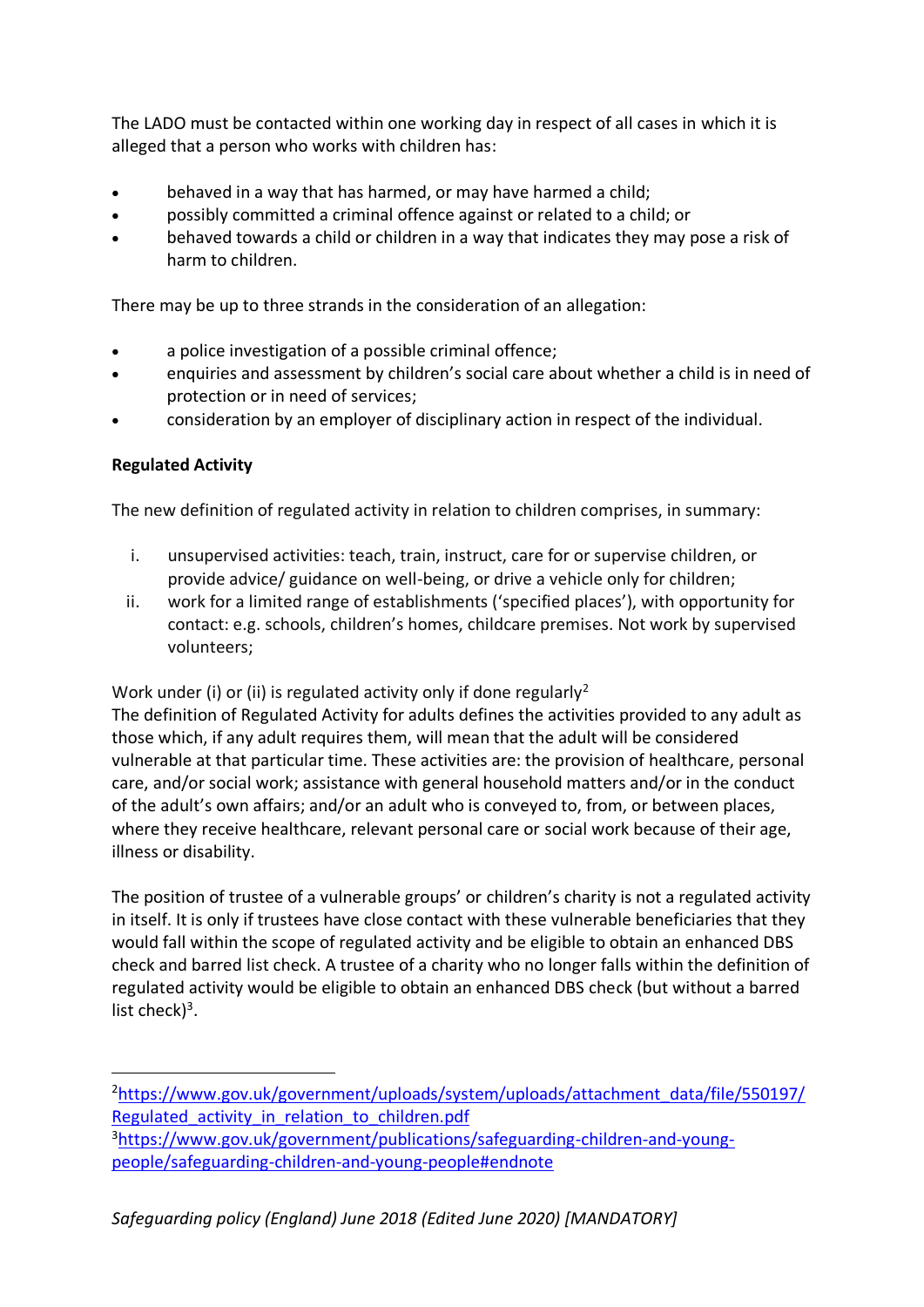### **Related Families Together Policies & Procedures**

- Safer recruitment and selection of staff policy
- Recruitment, supervision and management of volunteers Policy
- Staff supervision and appraisal policy
- Looking After children in the absence of their parents
- Ensuring the Quality of the Families Together service Families Together complies with Quality Assurance standards and undertakes selfassessments in order to check and improve its practice. Families Together must complete the safeguarding checklist on an annual basis and respond to any identified need for development.
- Internal reporting of Reputational Safeguarding Threats(serious incidents)Please report any events that meet the criteria to Families Together
- Use of a Record of Concern and Action (ROCA)This form should be seen as a helpful tool that ensures safeguarding/ welfare concerns are fully considered and any necessary action taken. It should assist you in process of assessing information in the context of your knowledge of the family, whether there is a concern with a child or an adult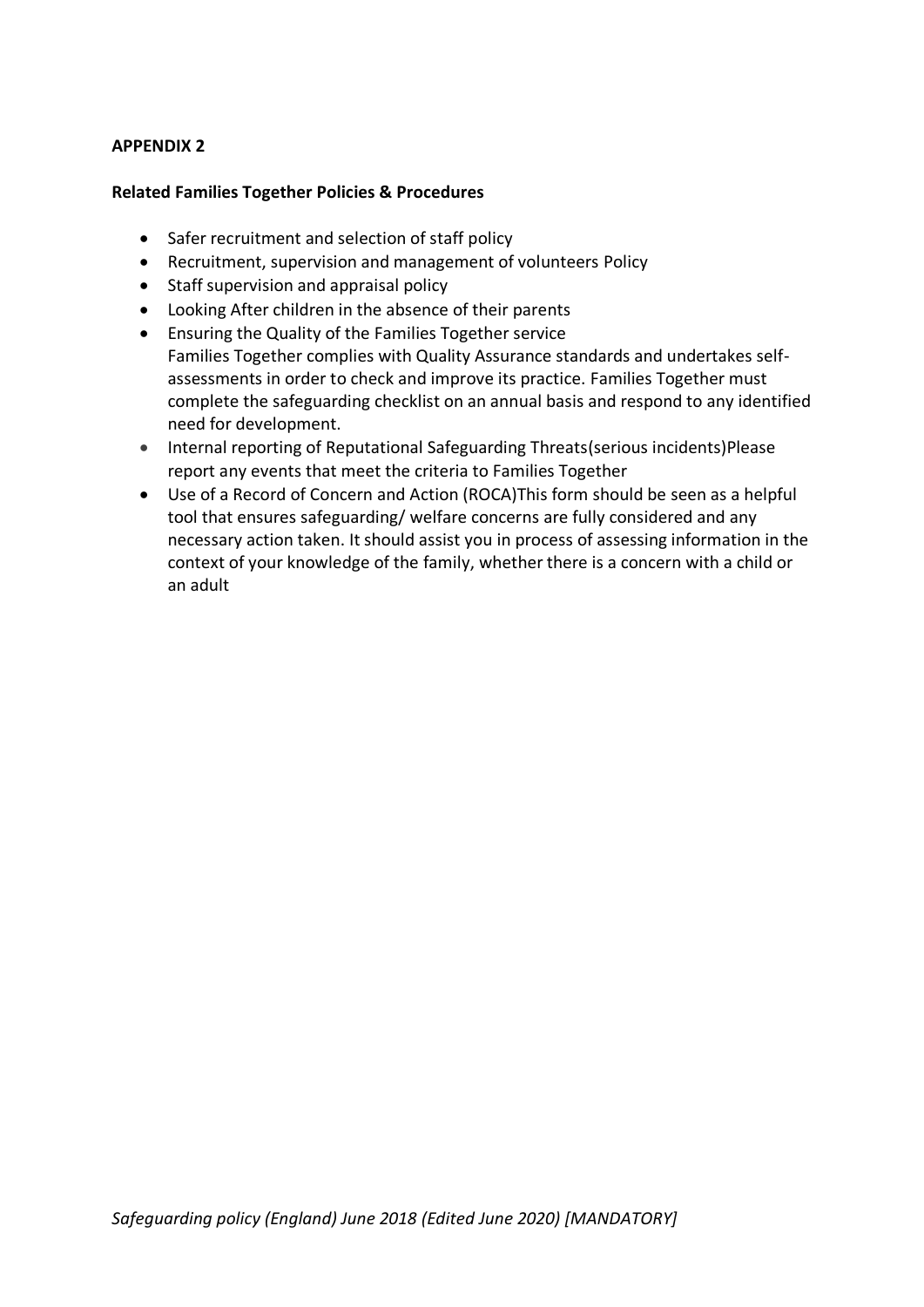# **Roles and responsibilities within Families Together**

# **Roles and Responsibilities within the Scheme**

The trustees retain ultimate responsibility for promoting the welfare of children supported by Families Together. They should agree:

- the member of staff with responsibility for undertaking the *Strategic Safeguarding Lead.* This is normally the senior staff member.
- It is recommended that each organiser/co-ordinator responsible for managing staff or volunteers supporting families should be a *Designated Safeguarding Person*.
- •

# **The role of the Families Together Strategic Lead is to:**

- Model and promote Families Together's commitment to safeguarding children in all aspects of their work and conduct
- Ensure that the safeguarding policy and procedures and code of conduct are available and understood by all trustees, staff and volunteers, and that these are integrated into practice
- Ensure the Organisation's Policy and Procedures for Safeguarding and Promoting the Welfare of Children are updated and reviewed annually in line with local guidance
- Ensure appropriate training provision and dissemination of information for
- trustees, staff and volunteers on safeguarding issues
- Take lead responsibility for dealing with safeguarding issues and providing
- information, advice and support to trustees, staff and volunteers
- Support the Designated Safeguarding People with their responsibilities in keeping children and young people safe, by:
	- ensuring the provision of regular, recorded supervision
	- maintaining an overview of records of concern and action (ROCA) and referrals to children's social care and collate safeguarding concerns raised by the Organisation to identify patterns
	- ensuring that the Safeguarding Adviser or nominated trustee contribute to this overview, in particular where the Strategic Lead is a lone organiser
	- ensuring records are kept appropriately, in line with policy and practice
- Maintain up to date knowledge of national and local safeguarding procedures and liaise appropriately with local agencies with regard to any issues
- Notify and liaise with Organisation trustees and the Local Authority Designated Officer (LADO) around any allegations of harm or inappropriate behaviour made against staff, volunteers and trustees.
- Immediately inform the Chair of Trustees and Families Together in the event of the serious harm or death of a child [\(see guidance\)](https://at.home-start.org.uk/Interact/Pages/Content/Document.aspx?id=2319&SearchId=)
- Where possible identify and liaise with a local Specialist Safeguarding/Child Protection Adviser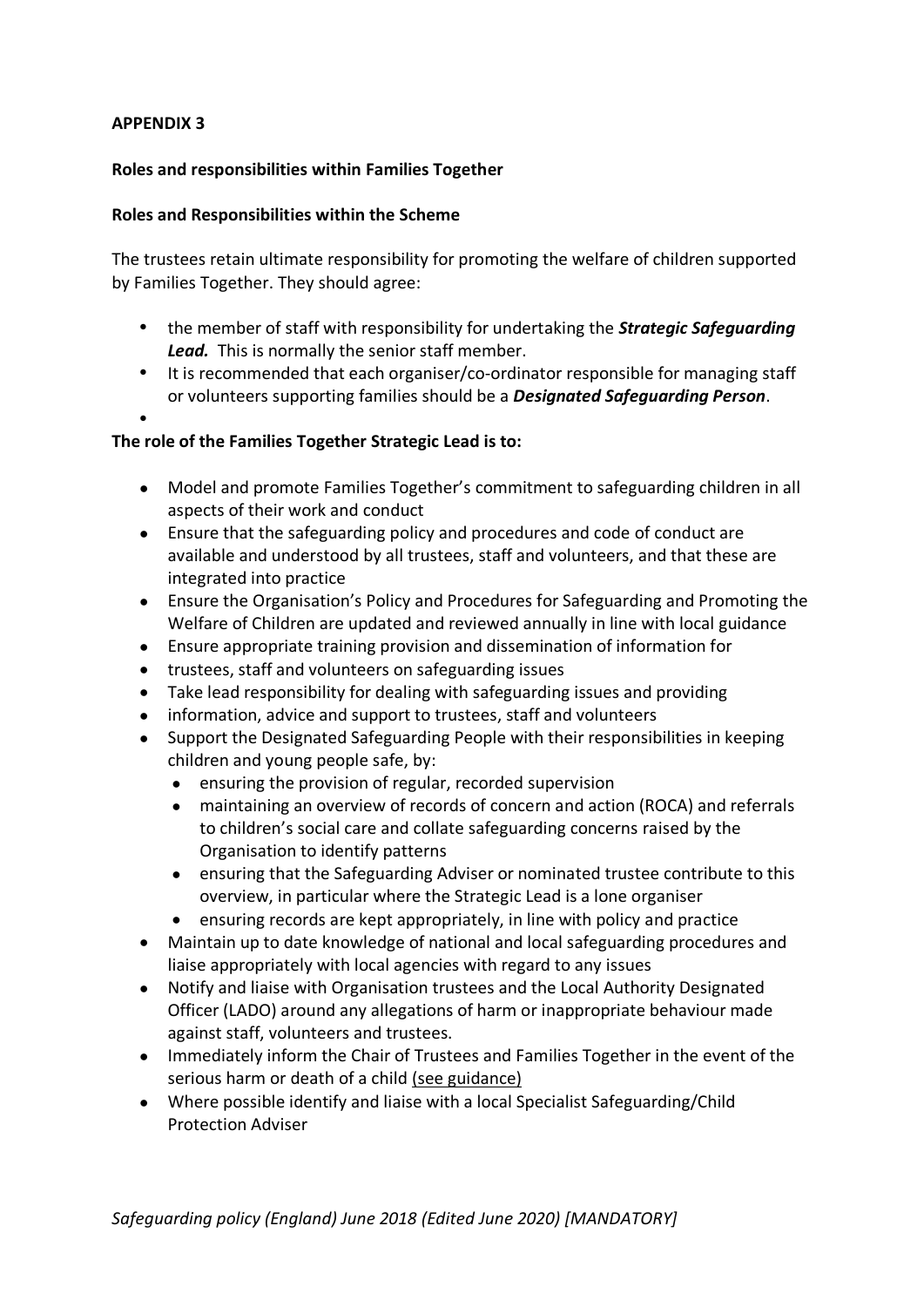# **A Designated Safeguarding Person's role is to:**

Model and promote Families Together's commitment to safeguarding children in all aspects of their work and conduct

- Take responsibility for dealing with concerns about the safety of children raised by staff or volunteers who they supervise, following the Organisation's policies and procedures
- Maintain a clear, factual, dated and signed/initialled record of contact with each supported family, in accordance with Families Together guidance on record keeping
- Inform the Organisation's Strategic Lead for Safeguarding of concerns raised and processes followed; ensuring records of concern and action (ROCA) are discussed, signed off and actioned appropriately
- Liaise with relevant agencies and the Local Safeguarding Children Board where appropriate about concerns, in accordance with Families Together's confidentiality policy
- Ensure the safeguarding/child protection policy is available to families, including parents/carers and children and young people in Families Together
- Liaise with the scheme's Strategic Lead for Safeguarding about any concerns, including where there are allegations against trustees, staff and volunteers; in accordance with Families Together and local child protection policies and procedures
- Immediately inform the Organisation Strategic Lead in the event of the serious harm or death of a child [\(see guidance\)](https://at.home-start.org.uk/Interact/Pages/Content/Document.aspx?id=2319&SearchId=) and liaise with other agencies as appropriate

# **Trustee with Responsibility for Safeguarding**

Each Organisation nominates a trustee who has a working knowledge of Safeguarding or who undertakes local training in order to fulfil that role. The role of the trustee is to:

- provide a sounding board for staff with a Strategic Lead or Designated Persons role in order to consider the most appropriate course of action to take where there is a safeguarding concern in a family
- support the strategic lead to use local procedures appropriately (e.g. for referral, for escalation or dispute resolution)
- contribute to Board discussions about scheme capacity in working with more complex families, including those where there are safeguarding concerns
- sign off any Record of Concern & Action forms completed by the safeguarding lead where there is a lone organiser
- support the Board and strategic lead to monitor and review systems, policy and procedures to ensure good safeguarding practice within the Organisation and compliance with the Families Together Quality Assurance Standards
- undertake spot checks of family and volunteer files
- In some Organisations, the specialist adviser may agree to undertake 'case load' supervision of the senior worker, at the request of the trustees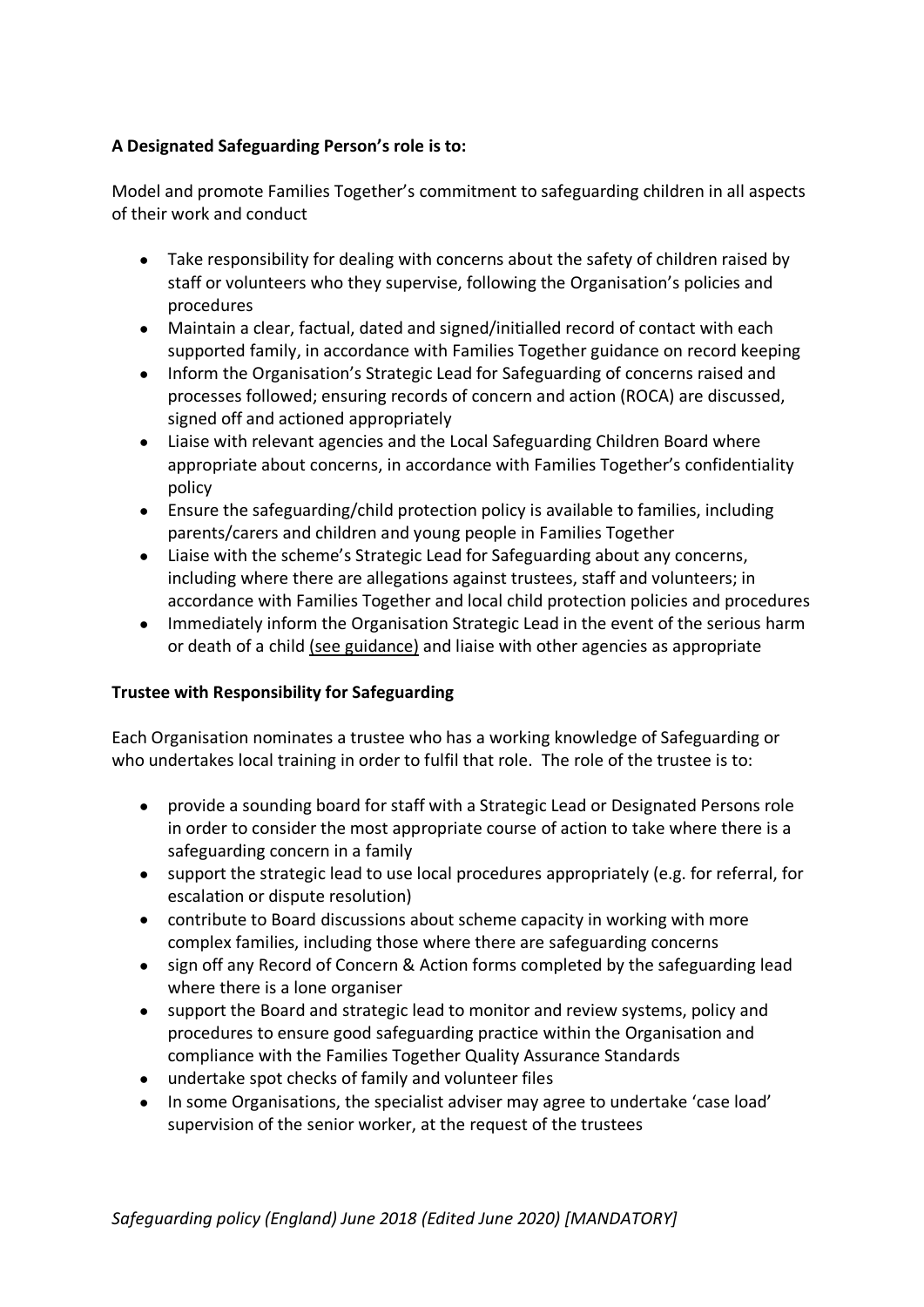# **External Local Specialist Safeguarding Adviser to the trustees and staff**

Wherever possible each Organisation identifies a practicing local safeguarding adviser to support and advise the scheme with regard to local issues and procedures.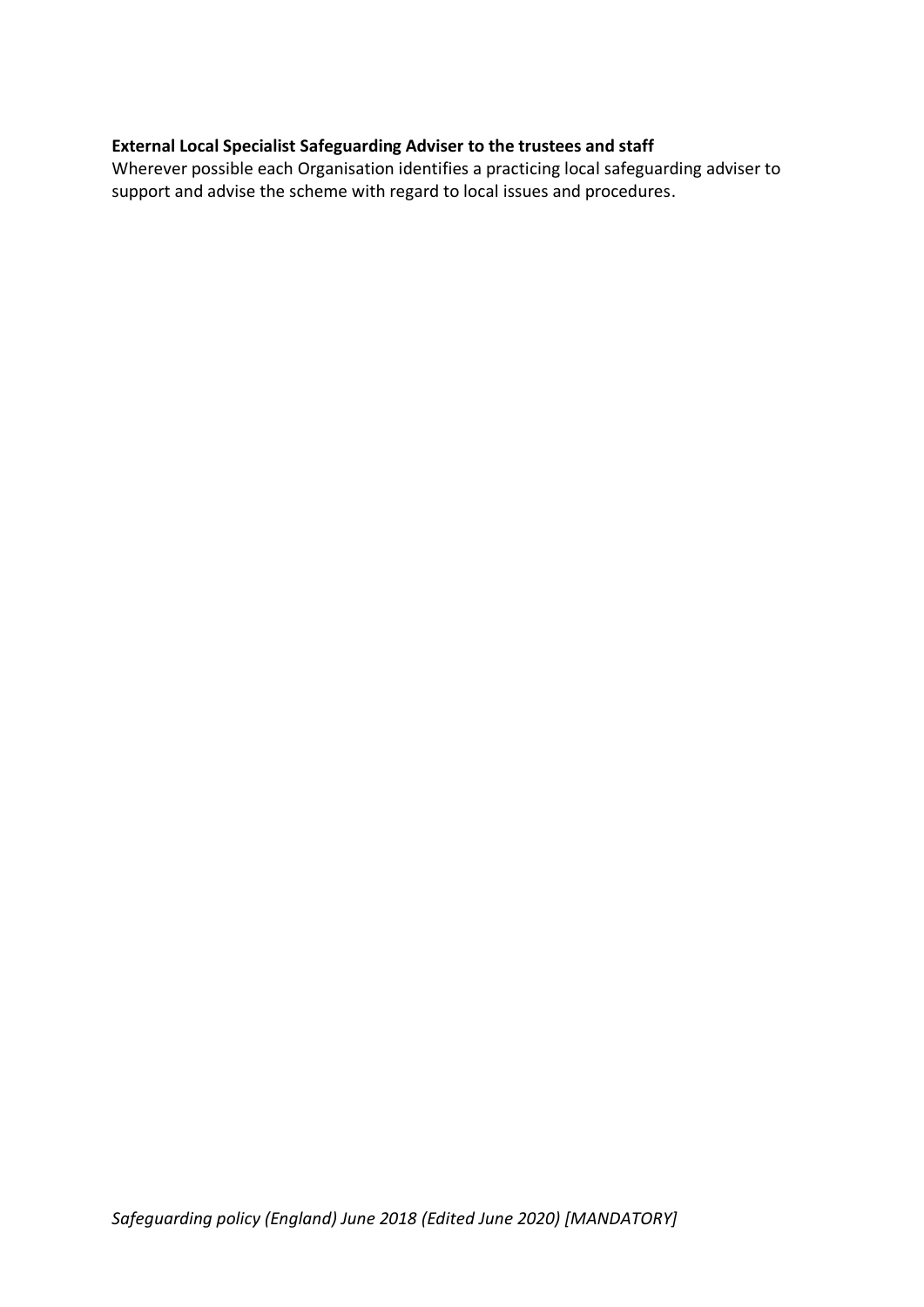### **Disclosures**

A disclosure is the act of making new or secret information known.

- Recording information *Refer to flowchart for referral when concerned a child/adult is being abused*
- A report of the disclosure will be passed to social care services or the Police as soon as possible
- All records will be written by the person with the concern within 24 hours, on headed paper or incident sheets and will be factual, non-judgmental. It is helpful to record any known details of the children, young people or vulnerable adult(s) involved e.g. name, address, date of birth etc. It is equally important to record the reasons for making the decision not to refer to social care services as when the decision is taken to refer. Always sign, date and time these records
- All records will be securely kept ina locked (bomb proof) cabinet/ inthe Families Together Suffolk's office. Only the lead and/or deputy for safeguarding will have access.All disclosures will be kept separately from family files
- Records will be kept up to 25 years (children)
- Records will be kept for 10 years (adult). NB. If the disclosure is made about a member of staff, records will be kept for 10 years or until retirement, whichever is the longer.
- After which records will be securely destroyed (shredded) NB "must destroy by date" on the front of each folder

# **Other internal information**

Data Protection Policy Policy for Safeguarding (England) Flowchart for referral when concerned a child/adult is being abused